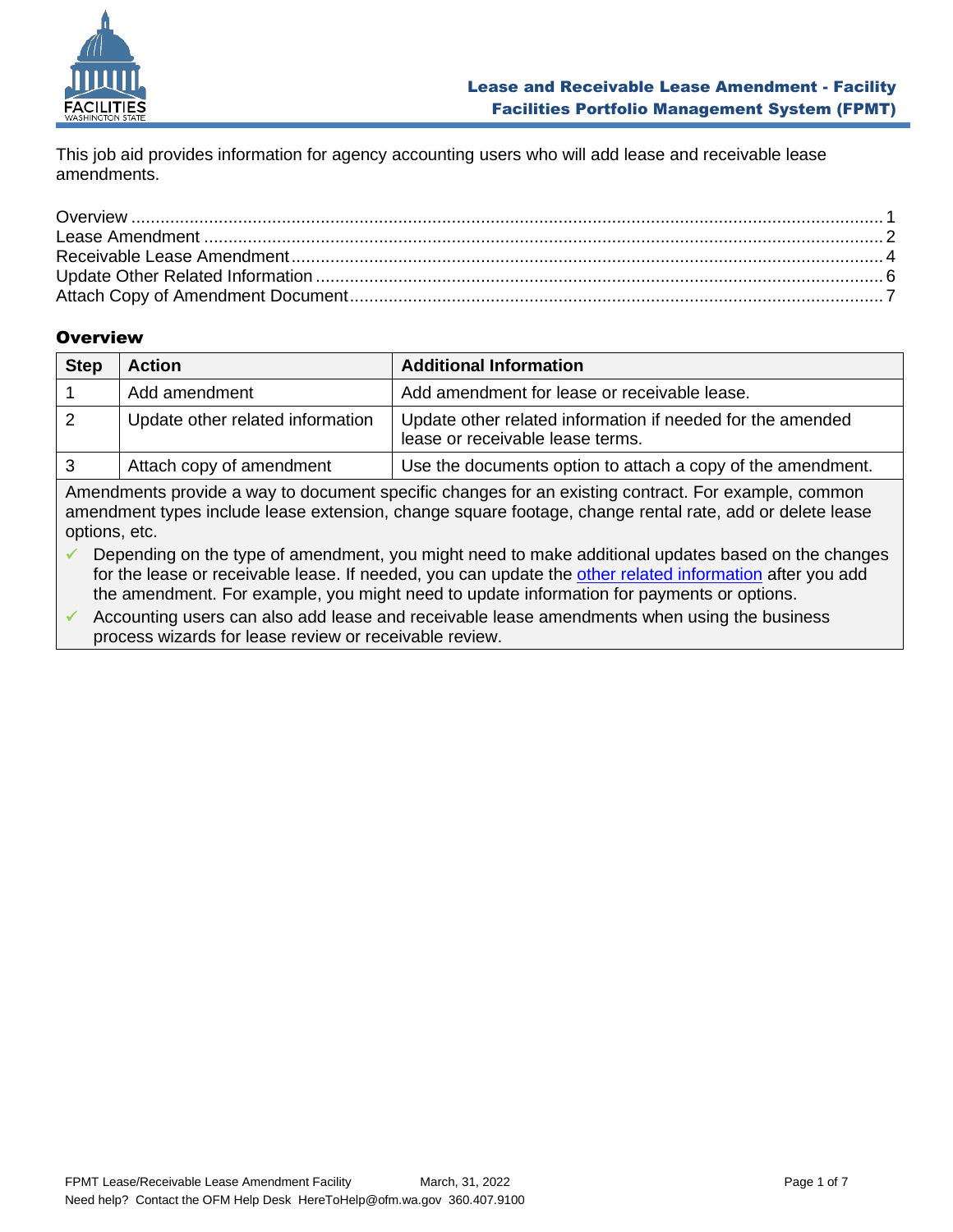

# <span id="page-1-0"></span>Lease Amendment

Use the search option to find the lease contract so that you can add the amendment.

1. **Select:** Open.



3. **Select:** Filter by.

2. **Select:** Search.

- 4. **Select:** Facility lease contracts.
- 5. **Select:** Refine by.
- 6. **Select:** Lease number.

 $\rightarrow$  FPMT will display additional options depending on your search criteria.

- 7. **Input:** Search criteria.
- 8. **Select:** Search.
- 9. **Select:** Menu.

In this example, we use search tools to filter by facility lease contracts and refine by lease number.



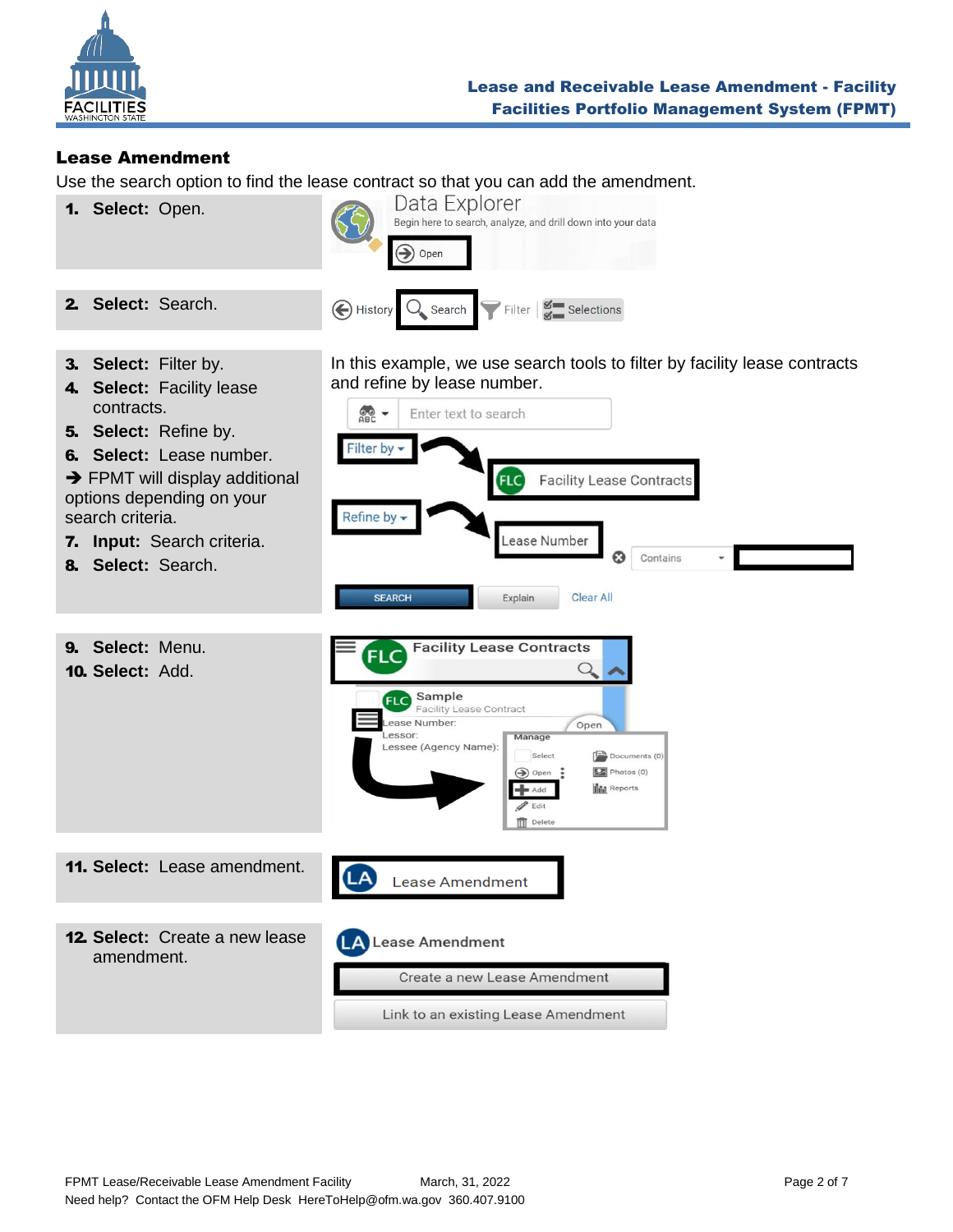

13. **Input:** Name.

#### Lease and Receivable Lease Amendment - Facility Facilities Portfolio Management System (FPMT)

| $\rightarrow$ Use the amendment type and                                                                                                  | 9.<br>$\mathbb{H}$ Lease Affieirative Report Res<br>Name |  |
|-------------------------------------------------------------------------------------------------------------------------------------------|----------------------------------------------------------|--|
| amendment number for the<br>name.                                                                                                         |                                                          |  |
| $\rightarrow$ Lease amendment properties<br>includes several optional fields<br>for your agency. For example,<br>description is optional. | Description                                              |  |
| <b>14. Input:</b> Amendment number.                                                                                                       | <b>Amendment Number</b>                                  |  |
| $\rightarrow$ Use sequential numbers for                                                                                                  |                                                          |  |
| amendments in the order they<br>were executed $(1, 2, 3, etc.).$                                                                          | <b>Amendment Type</b>                                    |  |
| <b>15. Select:</b> Amendment type.                                                                                                        |                                                          |  |
|                                                                                                                                           |                                                          |  |
| <b>16. Input: Amendment</b><br>description.                                                                                               | Amendment Description                                    |  |
| $\rightarrow$ Provide brief description of<br>what has changed in the lease.                                                              |                                                          |  |
|                                                                                                                                           | <b>Amendment Effective Date</b>                          |  |
| 17. Input: Amendment effective<br>date.                                                                                                   | 31                                                       |  |
| <b>18. Input: Amendment</b>                                                                                                               | <b>Amendment Execution Date</b>                          |  |
| execution date.                                                                                                                           | 1,0,0,0<br>$\overline{31}$                               |  |
| <b>19. Select:</b> Lease amendment<br>status.                                                                                             | <b>Lease Amendment Status</b>                            |  |
| $\rightarrow$ Status should be active when                                                                                                | Active                                                   |  |
| adding new amendments.<br>$\rightarrow$ Comments are optional.                                                                            | Comment                                                  |  |
|                                                                                                                                           |                                                          |  |

20. **Select:** Save and close. **→** Depending on the type of amendment, you may need to update [other related information](#page-5-0) to complete this process.

SAVE AND CLOSE

Cancel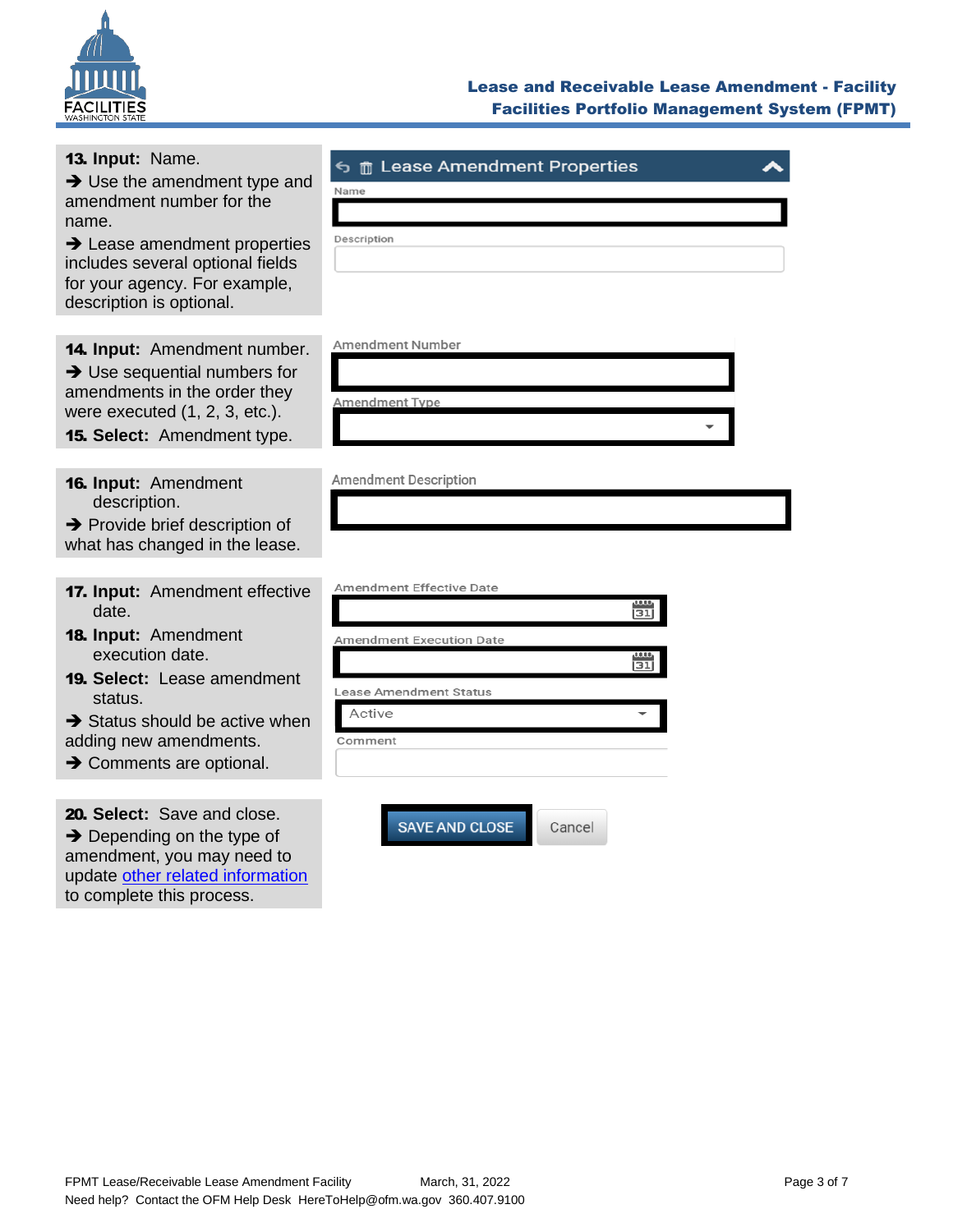

## <span id="page-3-0"></span>Receivable Lease Amendment

Use the search option to find the receivable lease contract so that you can add the amendment.

1. **Select:** Open.



3. **Select:** Filter by.

2. **Select:** Search.

- 4. **Select:** Facility receivable contracts.
- 5. **Select:** Refine by.
- 6. **Select:** Receivable contract number.

 $\rightarrow$  FPMT will display additional options depending on your search criteria.

- 7. **Input:** Search criteria.
- 8. **Select:** Search.
- 9. **Select:** Menu.

In this example, we use search tools to filter by facility receivable contracts and refine by receivable contract number.



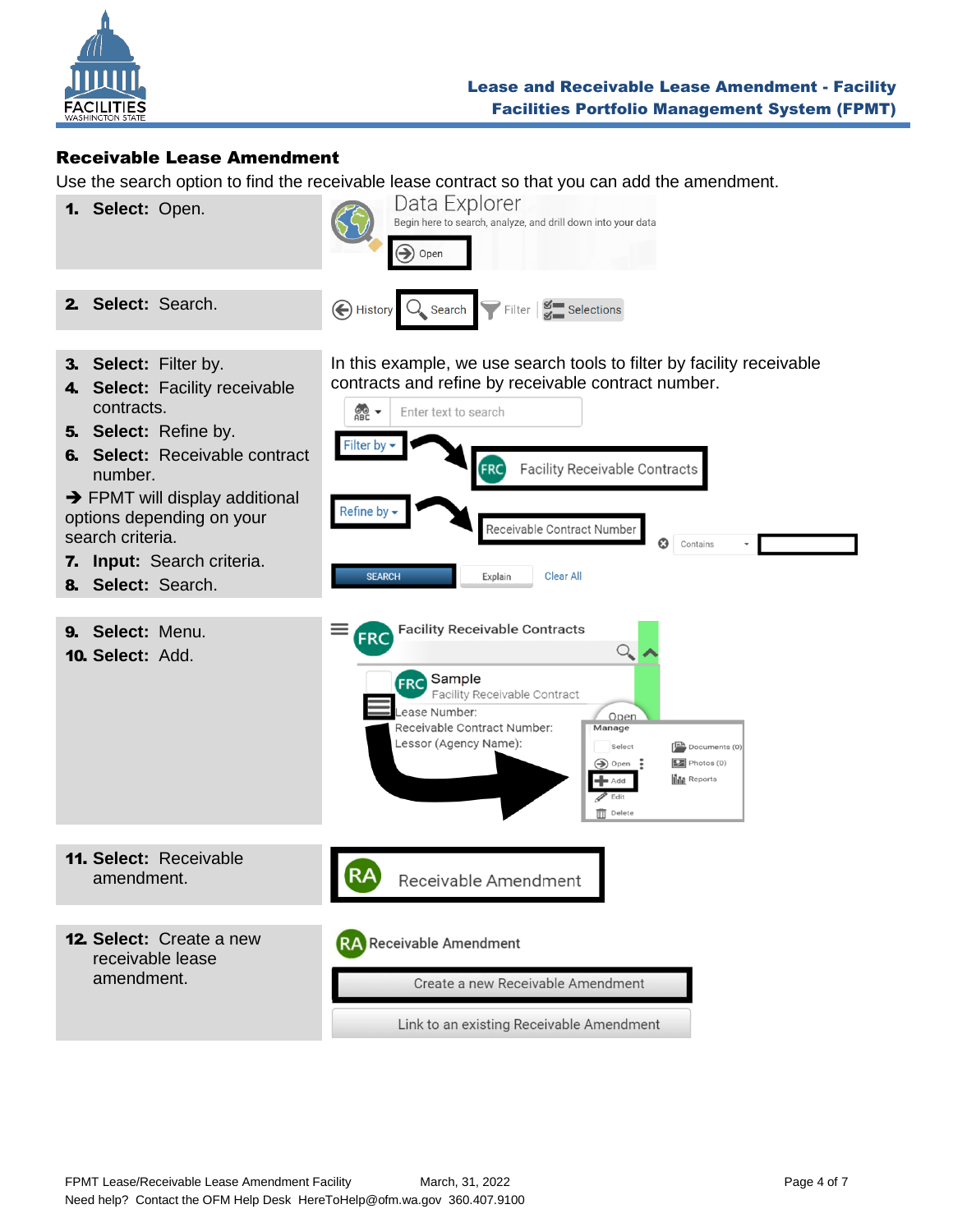

# Lease and Receivable Lease Amendment - Facility Facilities Portfolio Management System (FPMT)

| 13. Input: Name.<br>$\rightarrow$ Use the amendment type and<br>amendment number for the<br>name.<br>$\rightarrow$ Receivable amendment<br>properties includes several<br>optional fields for your agency.<br>For example, description is<br>optional.   | $\epsilon$ m Receivable Amendment Properties<br>Name<br>Description                                                                                               |
|----------------------------------------------------------------------------------------------------------------------------------------------------------------------------------------------------------------------------------------------------------|-------------------------------------------------------------------------------------------------------------------------------------------------------------------|
| 14. Input: Amendment number.<br>$\rightarrow$ Use sequential numbers for<br>amendments in the order they<br>were executed (1, 2, 3, etc.).<br>15. Select: Amendment type.                                                                                | <b>Amendment Number</b><br><b>Amendment Type</b>                                                                                                                  |
| 16. Input: Amendment<br>description.<br>$\rightarrow$ Provide brief description of<br>what has changed in the lease.                                                                                                                                     | <b>Amendment Description</b>                                                                                                                                      |
| 17. Input: Amendment effective<br>date.<br>18. Input: Amendment<br>execution date.<br><b>19. Select: Receivable</b><br>amendment status.<br>$\rightarrow$ Status should be active when<br>adding new amendments.<br>$\rightarrow$ Comments are optional. | <b>Amendment Effective Date</b><br>0.005<br>$\overline{31}$<br><b>Amendment Execution Date</b><br><u>i31l</u><br>Receivable Amendment Status<br>Active<br>Comment |
| 20. Select: Save and close.<br>$\rightarrow$ Depending on the type of<br>amendment, you may need to<br>update other related information<br>to complete this process.                                                                                     | <b>SAVE AND CLOSE</b><br>Cancel                                                                                                                                   |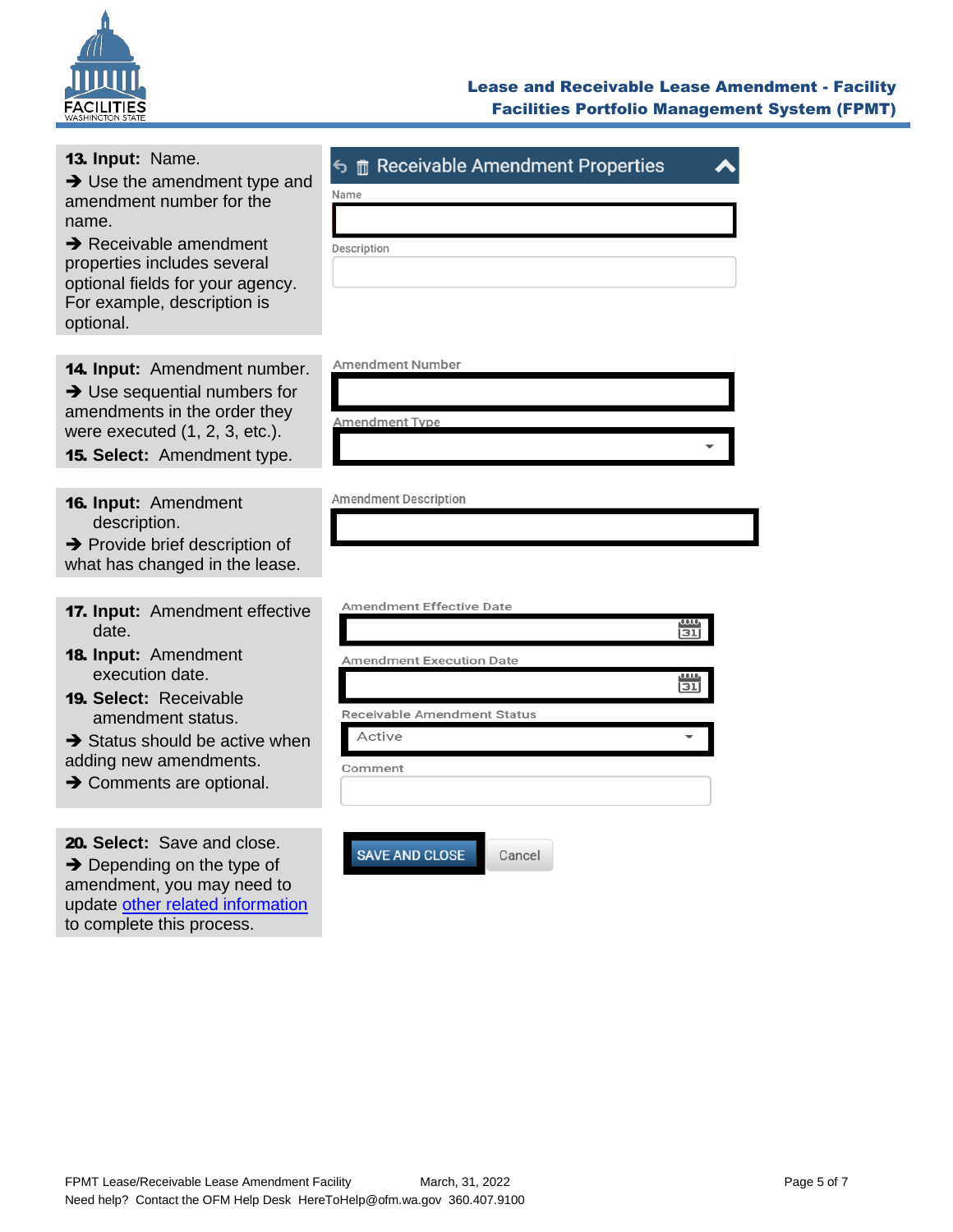

### <span id="page-5-0"></span>Update Other Related Information

Amendments provide a way to document specific changes for an existing contract.

- ✓ Depending on the type of amendment, you might need to make additional updates based on the changes for the lease or receivable lease.
- ✓ These tables can be manually updated by selecting the menu button for the table and then selecting Edit.

| <b>Amendment Type</b>          | <b>Lease Tables</b>                       | <b>Data Field/Action</b>            |
|--------------------------------|-------------------------------------------|-------------------------------------|
| Lease Extension                | Lease/Receivable Lease Contract           | Lease End Date (update)             |
|                                | Lease/Receivable Lease Payment            | Payment End Date (update)           |
| Square Feet & Rent Change      | Lease/Receivable Lease Contract           | Lease Square Feet (update)          |
|                                | Space(s)                                  | Square Feet (update)                |
|                                | Lease/Receivable Lease Payment (existing) | Payment End Date (update)           |
|                                | Lease/Receivable Lease Payment (new)      | New Lease Payment (add)             |
| Square Feet Change             | Lease/Receivable Lease Contract           | Lease Square Feet (update)          |
|                                | Space(s)                                  | Square Feet (update)                |
| Rent Rate Change               | Lease/Receivable Lease Payment (existing) | Payment End Date (update)           |
|                                | Lease/Receivable Lease Payment (new)      | New Lease Payment (add)             |
| Add Option(s)                  | Lease/Receivable Lease Option (new)       | New Lease Option (add)              |
| Delete Option(s)               | Lease/Receivable Lease Option (existing)  | Lease Option Status (inactive)      |
| <b>Amend Legal Description</b> | None                                      | None                                |
| <b>Revise Parking</b>          | Lease/Receivable Lease Contract           | Parking Included in Lease (update)  |
|                                |                                           | Parking Stall Count (update)        |
| <b>Ownership Change</b>        | Lease/Receivable Lease Contract           | Lessor Name (update)                |
|                                | If FPMT sends transactions to AFRS:       | If FPMT sends transactions to AFRS: |
|                                | Lease Contract                            | Vendor Number and Suffix (update)   |
|                                | Lease Payment (existing)                  | Payment End Date (update)           |
|                                | Lease Payment (new)                       | New Lease Payment (add)             |
| <b>Revise Other Costs</b>      | <b>Operating Costs</b>                    | Applicable Annual Costs (update)    |
| Other Change in Lease Term     | Lease/Receivable Lease Contract           | Lease End Date (update)             |
|                                | Lease/Receivable Lease Payment            | Payment End Date (update)           |
| Asset Impairment               | Lease/Receivable Lease Contract           | Lease End Date (update)             |
|                                | Lease/Receivable Lease Payment            | Payment End Date (update)           |